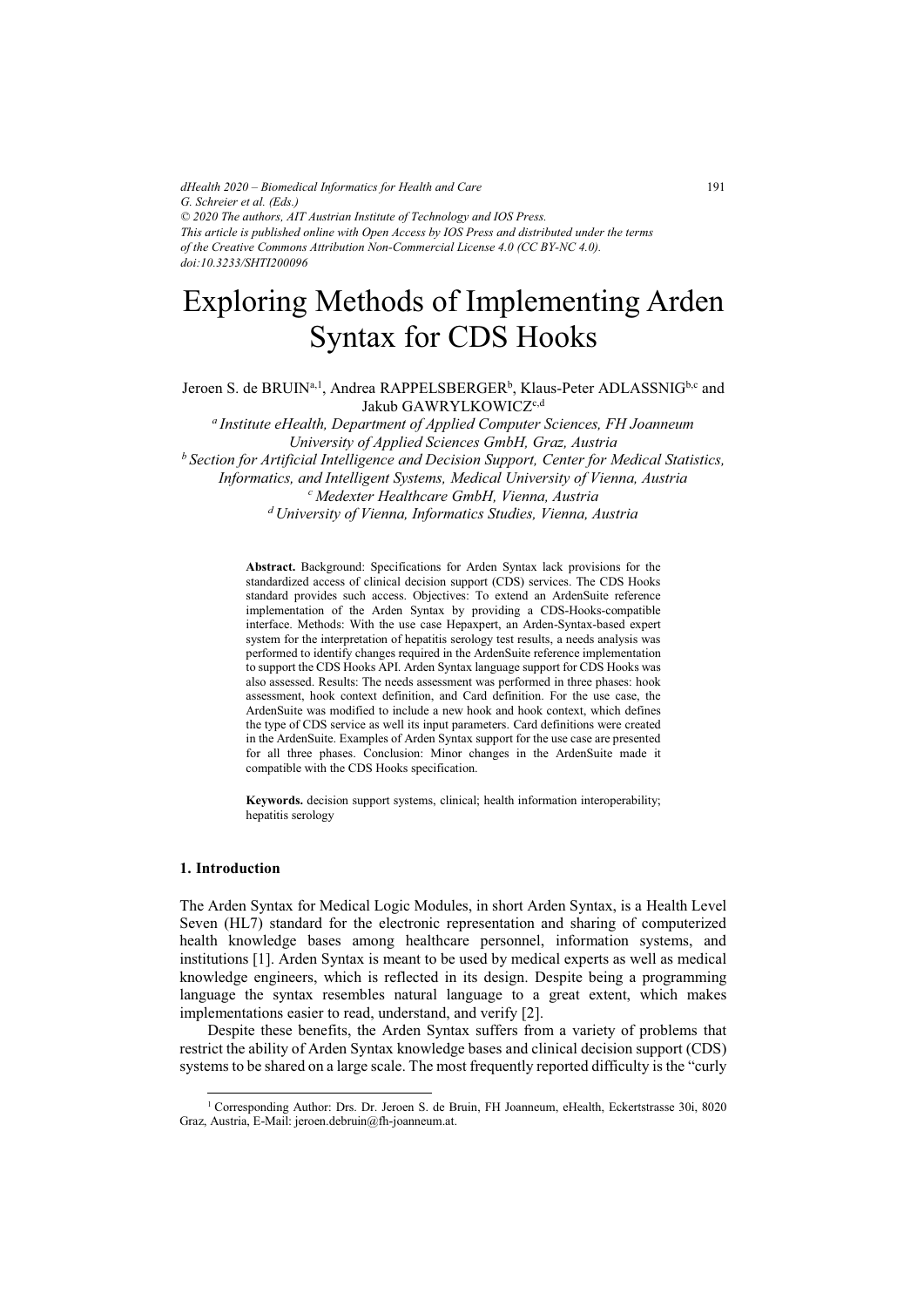braces problem" [3,4]. Unlike newer standards such as the HL7 Clinical Document Architecture [5] and HL7 Fast Healthcare Interoperability Resources (FHIR) [6], Arden Syntax has no underlying data or reference information model as part of its specification. Instead, curly braces are used to demarcate institution-specific code segments that interoperate with the institution's underlying health information system. As underlying systems vary from institution to institution, CDS solutions may break when shared between institutions.

Another problem that hinders the wide dissemination and use of Arden Syntax knowledge bases is the lack of an interfacing standard. Again, with newer standards such as FHIR, the method of interfacing is part of the standard [in the case of FHIR the method of interfacing is Representational State Transfer (REST)]. However, such provisions are not available in Arden Syntax and are left to the standard implementer, with varying results [3,7,8]. Furthermore, other initiatives for the improvement of interoperability in healthcare systems, such as Integrating the Healthcare Enterprise (IHE) have addressed the problem of standardized CDS access and interaction in a rudimentary fashion [9].

Curly braces may be described as a problem of semantic interoperability indigenous to the Arden Syntax specification, which can truly be solved only by changing the specification, although other solutions have been proposed [10,11]. The problem of uniformly accessing Arden Syntax implementations, however, is a problem of technical interoperability. It can be resolved by the extension of Arden Syntax reference implementations to include a standardized interfacing mechanism. Ideally, such a mechanism is tailored to CDS, and has been approved or adopted by at least a large part of the healthcare industry. One such standard is CDS Hooks [12], a standard specification for the integration of CDS services in health information systems.

In this paper – which is a continuation of previous work  $[13,14]$  – we describe how a reference implementation of the Arden Syntax, the ArdenSuite [8], was extended with the CDS Hooks standard. We illustrate our efforts with the help of a use case known as Hepaxpert [15], an Arden-Syntax-based CDS system for the automated interpretation of hepatitis A, B, and C serology test results. Moreover, we assessed how constructs (objects, data types, etc.) and metadata supported by the Arden Syntax specification could be used to implement support of the CDS Hooks standard in the ArdenSuite, which we illustrate with the use case as well.

## **2. Methods**

## *2.1. The Arden Syntax and ArdenSuite Reference Implementation*

The Arden Syntax is a digital standard for the implementation, management, and sharing of medical knowledge [16,17]. As the Arden Syntax was developed for the representation (and application) of medical knowledge, it embodies several properties that are beneficial for the creation of knowledge bases in a medical domain. These include a program code that resembles natural language, the inclusion of data types that match the needs of medical documentation, and the ability to represent decision support logic independent of the implementation environment [2].

Arden Syntax knowledge bases are constructed in a modular fashion; each module is known as a medical logic module (MLM). MLMs are split into three required categories, each comprising slots that are filled with metadata or medical logic. The maintenance category contains metadata for the identification of the MLM and the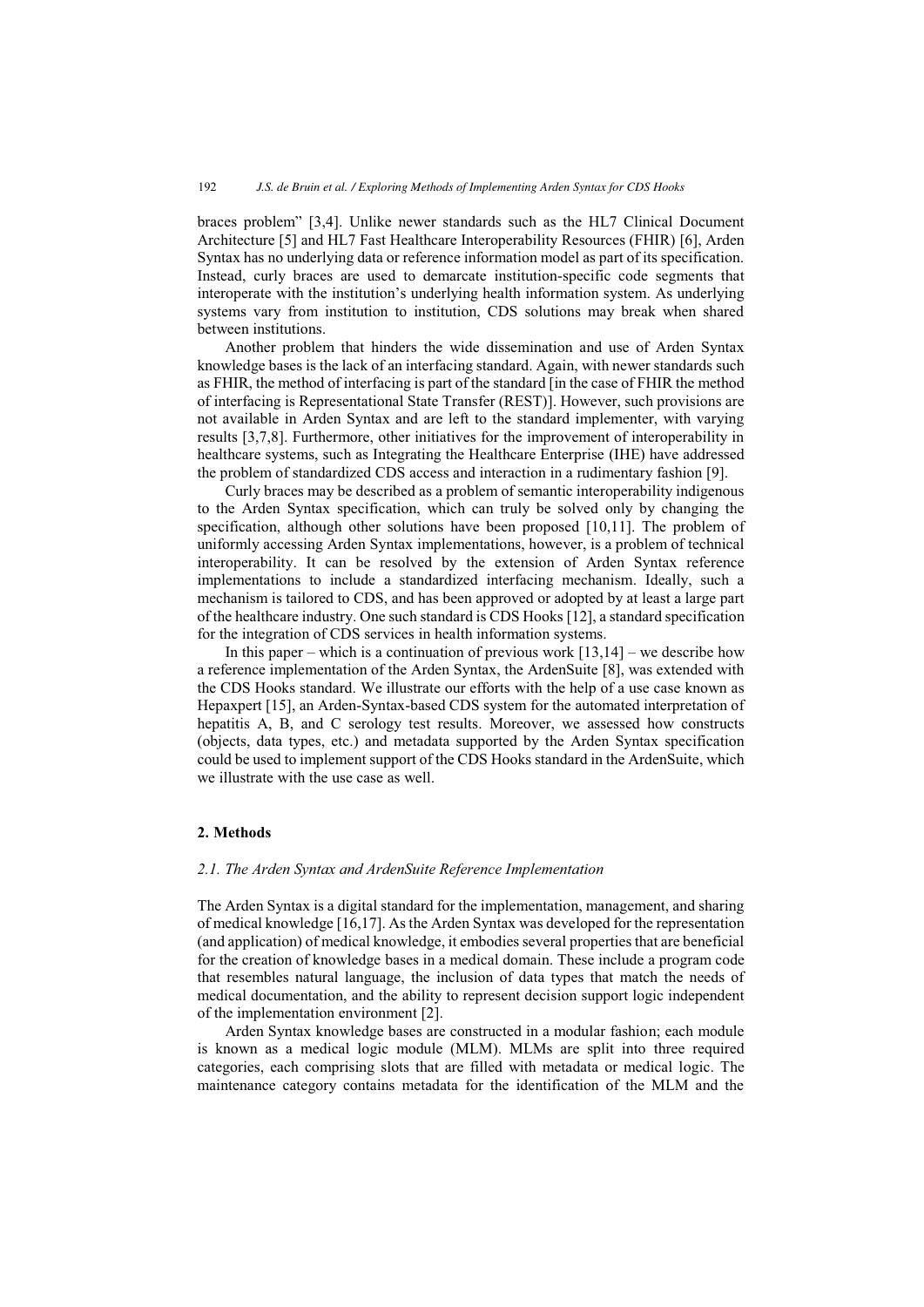institution responsible for its conception and maintenance. The library category provides medical background information and information pertaining to the source of the implemented logic. Electronic medical knowledge and the relationships between its entities are defined in the knowledge category. This category includes the definition of the *data* slot, wherein variables can be declared and assigned values. These include MLM arguments that are passed via the *Argument* array; variables may also be assigned institution-specific *event* definitions by the use of curly braces. These variables are then used in the category's *evoke* slot as trigger definitions, for which an MLM is automatically triggered.

We used the ArdenSuite designed by Medexter Healthcare for implementing the knowledge base of the application [8]. The ArdenSuite is a commercial Java-based CDS technology platform that comprises an integrated development and test environment for the creation and compilation of MLMs, as well as a server for the execution of compiled MLMs via REST interfaces. Several connectors and extensions for the server provide access to external data sources, such as SQL databases or FHIR servers.

## *2.2. CDS Hooks*

CDS Hooks [12] is a specification for the standardized integration of CDS services in healthcare systems. The standard describes the (RESTful) APIs and interactions between CDS clients and CDS services, whereby data is exchanged using JSON structures and transmitted through HTTPS channels.

As the name suggests, the CDS Hooks standard specifies how a hook-based design pattern should be implemented to discover and invoke CDS services. In such a pattern, the behavior of software can be changed or extended by providing a code that handles intercepted function calls, messages, or events. The code is known as a hook.

The CDS Hooks specification defines two primary APIs, namely Discovery and Service. The Discovery service allows for the runtime discovery of CDS services through an HTTP GET request over a REST endpoint named /*cds-services.* An array of CDS Service objects are returned in response to this call. Each object (if any) describes the available services with at least a hook, a description, and the id portion of the service endpoint URL under which the service is available. To call a service endpoint /*cdsservices/{id}*, the client needs to specify at least the hook, a hook instance, and the service context. An array of Card objects are returned in response.

For CDS services to be compatible with the CDS Hooks specification, two basic components need to be implemented: Hooks and Cards. A Hook is a denominator for common use cases in medical workflows that describes an activity being performed by the CDS Client in this workflow. Some predefined hooks exist at the present time, but the set is basically open. Anyone may define new hooks and propose these to the community. At a specification level, each hook defines a hook context that contains contextual information (parameters) to be provided to the CDS Service. Each CDS Service advertises the hooks it supports and the prefetch data (information optionally needed by the CDS Service) it requires.

Cards serve as the return values of a CDS Service that present the user with information (informational cards), suggestions for the user to accept or decline (suggestion cards), or links to an app with which the CDS Client can further interact with the system (app link card). Although suggestion cards and app link cards contain additional attributes, all card types have a set of required attributes in common, i.e., a summary message for display to the user, an indicator that conveys the urgency or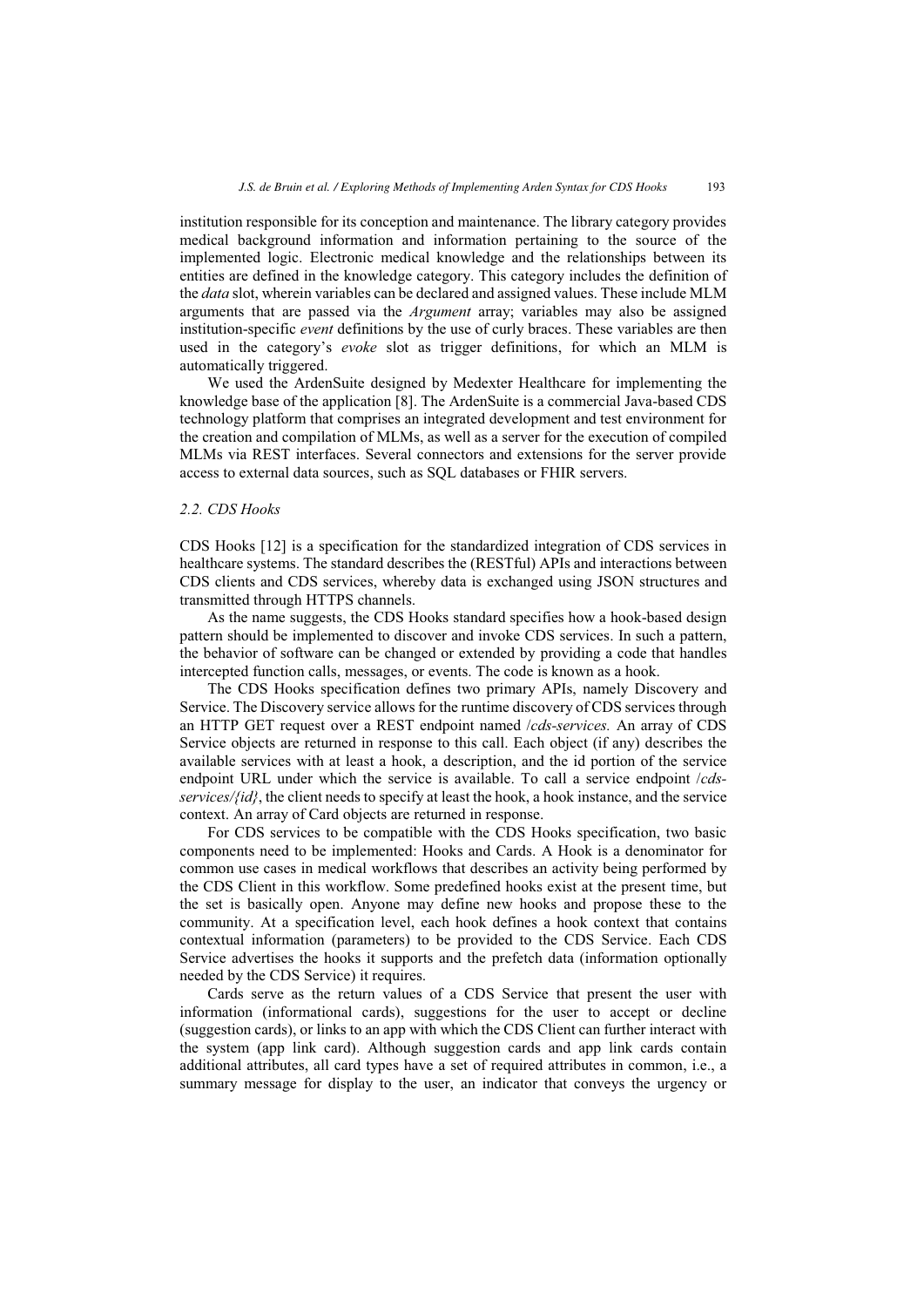importance of the card's contents, and the source of the information displayed on the card [12].

# *2.3. Hepaxpert*

Hepaxpert [15] is an expert system developed cooperatively by clinical hepatologists and health IT specialists for the interpretation of serology test results for hepatitis A, B, and C. For each of the included serology test results, the application provides a classification using one of four classes: positive, negative, borderline, or not tested. Depending on the overall combination of test results, the user is provided with different interpretive texts. These interpretive texts cover all combinations of results, including frequent, rare, as well as inconsistent combinations.

# **3. Results**

Based on the CDS Hooks specification and the Hepaxpert implementation, a needs analysis was performed to model a situation wherein Hepaxpert and the ArdenSuite support the CDS Hooks API. Figure 1 shows the resulting workflow in which the Hepaxpert service endpoint is called. Comparing the target state analysis with the current situation, the modification process of the existing Hepaxpert CDS Service deployed on the ArdenSuite may be divided into three consecutive phases: hook assessment, hook context definition, and Card definition.



**Figure 1.** Modeled workflow of the Hepaxpert service call after implementation of CDS Hooks API.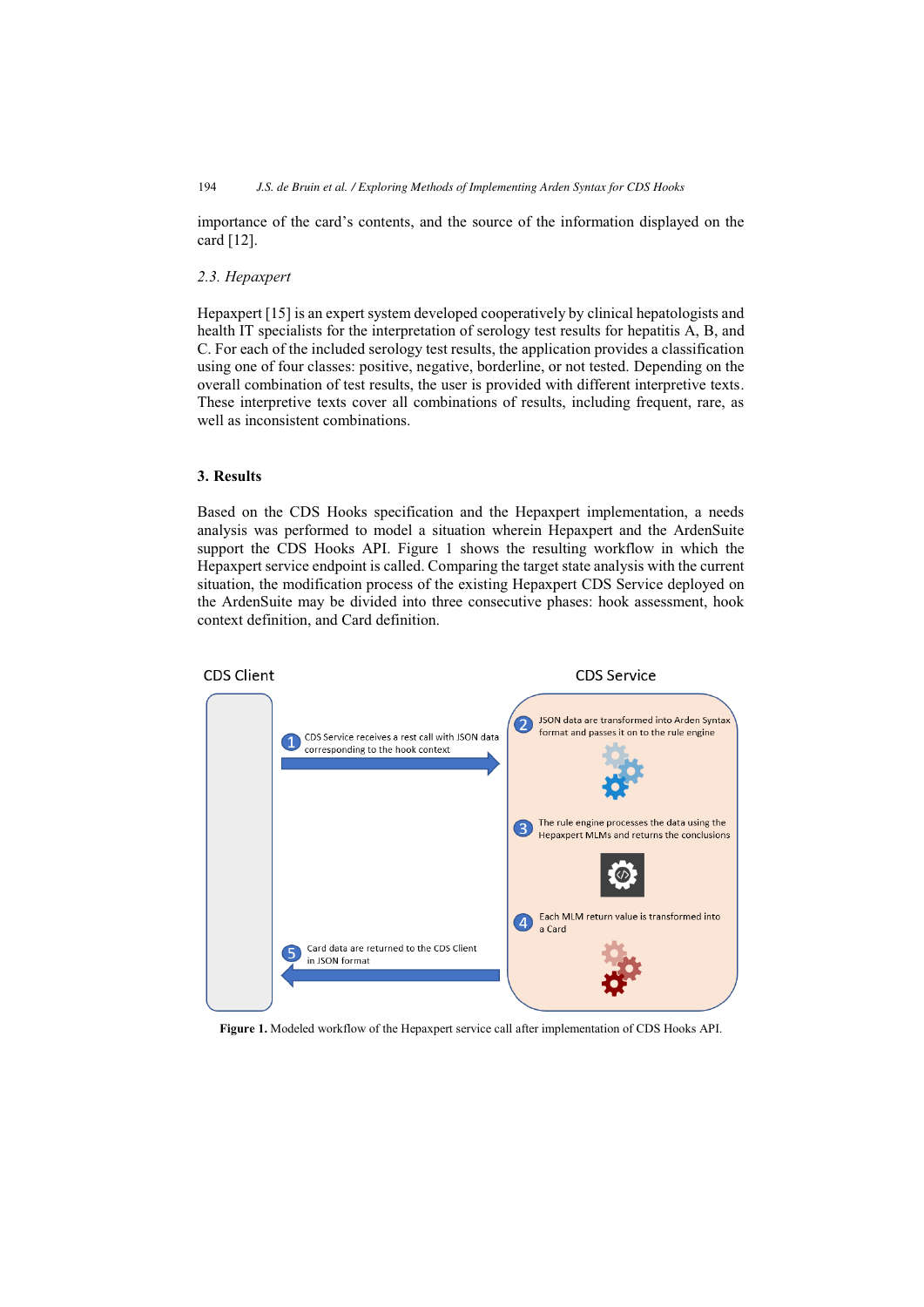### *3.1. Hook Assessment*

Hook assessment is performed to determine whether the collection of currently available hooks comprises one that fits the CDS Service, or whether a new hook needs to be defined. In our use case, no available hook was able to fit our needs. We had to define a new hook named the hepatitis-serology-test-results-view, which required a modification of the REST-API of the ArdenSuite implementation.

The searching and automated configuration of hooks, or the generation of new hooks, could be supported by the ArdenSuite through the Arden Syntax event mechanism. A CDS Hook call can be perceived as an MLM trigger if that MLM is associated with that particular hook and, as such, the ArdenSuite can be extended to handle a hook event. Consider the use case example illustrated in Figure 2. Owing to curly braces, the event definition is left to the reference implementation, i.e., ArdenSuite. As such, the MLM compiler may perform a CDS Hook lookup as a response to the event statement. If available, it can automatically configure the MLM service to be triggered by the defined hook, or generate an error if the hook does not exist.

```
knowledge:
    data:LET hook BE EVENT { cdshook: hepatitis-serology-test-results-view};
    \mathcal{L}\sim \simevoke:
         hook
    77
```
**Figure 2.** Hook definition in Arden Syntax using an event statement in the data slot and a simple trigger statement in the evoke slot.

## *3.2. Hook Context Definition*

The input parameters for the CDS Service are specified in the hook context definition phase. In case an existing hook was available for the CDS Service, a context definition should also exist, in which case it can automatically be adopted. If a new hook was defined, such as with our use case, this definition needs to be created as well. Table 1 shows the hook context definition for Hepaxpert.

As each MLM in the ArdenSuite is deployed as a web service, program arguments are passed on to the MLMs using a custom JSON format, which had to be refactored in the CDS Hooks format.

Using a standardized format for hook context definition, the ArdenSuite reference implementation could automatically generate or refactor Arden Syntax code. Furthermore, using the names and sequence of variables in a hook context definition, the ArdenSuite could refactor code and assign MLM arguments to automatically generated variables corresponding to context definition names. An example for our use case is shown in Figure 3.

The reverse scenario – in which a hook context definition would be generated from an argument assignment – is only partially possible, because only field names could be determined automatically. As Arden Syntax is a weakly typed language that only supports rudimentary type checking, variable types cannot be determined in compile time. Furthermore, optionality and parameter descriptions also cannot be determined automatically.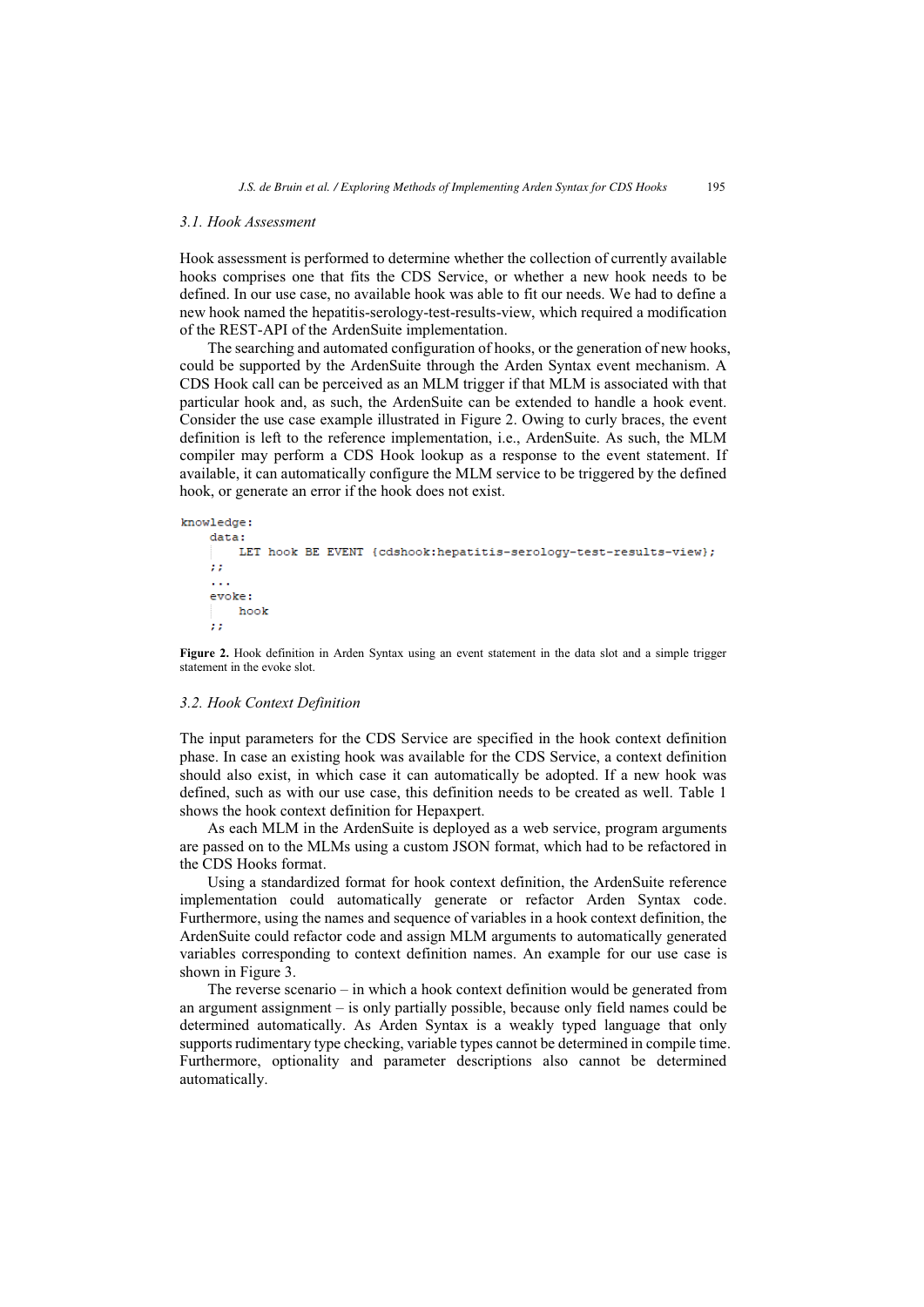| $\mu$ and $\mu$ or $\mu$ and $\mu$ and $\mu$ and $\mu$ and $\mu$ |                 |             |                                                                     |
|------------------------------------------------------------------|-----------------|-------------|---------------------------------------------------------------------|
| Field                                                            | Optionality     | <b>Type</b> | <b>Description</b>                                                  |
| Anti HAV                                                         | <b>REQUIRED</b> | Integer     | Result of the test for antibodies to hepatitis A                    |
| IgM anti HAV                                                     | <b>REQUIRED</b> | Integer     | Result of the test for IgM antibodies to hepatitis A                |
| <b>HAV RNA</b>                                                   | <b>REQUIRED</b> | Integer     | Result of the test for hepatitis A virus in stool                   |
| HBsAg                                                            | <b>REQUIRED</b> | Integer     | Result of the test for the surface antigen to hepatitis B           |
| Anti HBs                                                         | <b>REQUIRED</b> | Integer     | Result of the test for the surface antibody to hepatitis B          |
| Anti HBc                                                         | <b>REOUIRED</b> | Integer     | Result of the test for antibodies to the core antigen               |
| IgM anti HBc                                                     | <b>REQUIRED</b> | Integer     | Result of the test for IgM antibodies to the core antigen           |
| HBeAg                                                            | <b>REQUIRED</b> | Integer     | Result of the test for the hepatitis B envelope antigen             |
| Anti HBe                                                         | <b>REQUIRED</b> | Integer     | Result of the test for the hepatitis B envelope antibody            |
| Anti HBs Titre                                                   | <b>REQUIRED</b> | Integer     | Quantitative measure of antibodies to the antigen of<br>hepatitis B |
| Anti HCV                                                         | <b>REQUIRED</b> | Integer     | Result of the test for antibodies to hepatitis C                    |
| <b>HCV RNA</b>                                                   | <b>REQUIRED</b> | Integer     | Result of the test for the hepatitis C antigen                      |
| Lang                                                             | <b>OPTIONAL</b> | String      | Contains a two-letter language code.                                |

**Table 1.** Definition of the hepatitis-serology-test-results-view hook. The Field column specifies the name of the variable, the Optionality column states whether the variable must be specified or is optional, the Type column specifies the variable type, and the Description column provides a description of the variable to improve service understanding.

#### *3.3. Card Definition*

MLM outputs are analyzed in this final stage, and a Card is generated for each discrete output. With respect to our use case, Hepaxpert is a CDS service that provides three distinct interpretations (hepatitis A, B, and C). Thus, three Card definitions are required. These were all of the "information card" type because the MLM results were only of informational value, with no further need for suggestions or interaction. Transformation of these was partially implemented in Arden Syntax, and as such required only a minor modification of the ArdenSuite implementation.

As the data formats for the different Card types are defined by the CDS Hooks standard, these can be implemented using Arden Syntax data types grouped in objects. The only modification of the ArdenSuite implementation would then be data type and availability checking. Figure 4 shows the Arden Syntax object definition for the set of required attributes for an information card and their use in the action slot to create a list of card objects, such as Hepaxpert return results.

```
data:(Anti HAV, IqM anti HAV, HAV RNA, HBsAq, Anti HBs, Anti HBc,
       IgM anti HBc, HBeAg, Anti HBe, Anti HBs Titre, Anti HCV,
       HCV RNA, Lang) = Argument;
     a a
```

```
Figure 3. Assignment of MLM arguments to variables named consistently with hook context definitions for 
the hepatitis-serology-test-results-view hook.
```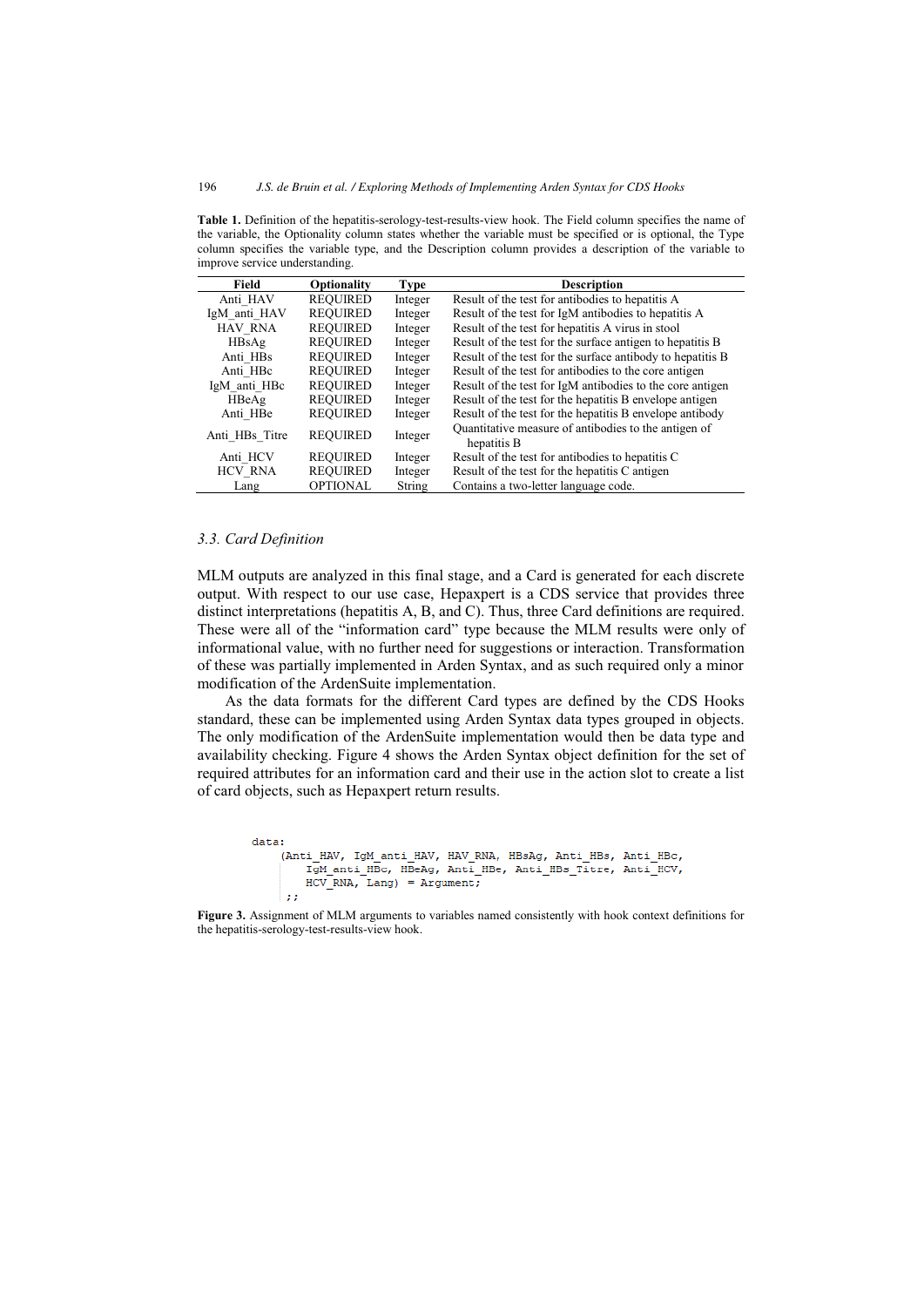```
data:
     ..<br>source_obj = OBJECT [label, url, icon]<br>icard obj := OBJECT [summary, detail, indicator, source];
     action:
     ....<br>source = NFW source obi WITH "Henaxnert", https://www.medexter.com/", NULL:
     soutce = ans source_ony atin "Reparator, nimist/imministations", autor , "Results inconclusive, retest", "Info", source;<br>hephcard = NEW icard_obj WITH "Reparitis B serology test result interpretation", "Results inconclusiv
     cards =(hepAcard, hepBcard, hepCcard);
     raturn carder
```
**Figure 4.** Arden Syntax object definition and example assignment for information cards in the Hepaxpert CDS service.

#### **4. Discussion**

In the present report we discuss the extension of a reference implementation of the Arden Syntax, a standard for the definition of medical knowledge bases. The extension is CDS Hooks, which is a standard for the definition of CDS service interfaces. Medical knowledge in CDS applications can be uniformly defined and accessed by combining the two standards. This should result in higher-quality software that is widely accessible to a variety of clients.

This report is a continuation of previously published work, wherein we researched the implementation requirements of a CDS Hooks interface for the ArdenSuite [14] and discussed a subsequent prototype implementation [13]. The current work further refines this implementation for a specific use case, namely Hepaxpert. Furthermore, it assesses how CDS Hooks support could be assisted by Arden Syntax language constructs.

For the extension of the Hepaxpert use case to include a CDS Hooks interface, we first needed to define a new hook, which we tailored to the needs of Hepaxpert. Hepaxpert is the only application that was considered for this work. An adaptation for future versions of the hook to fit similar applications is possible and can be achieved with the community-based feedback mechanisms that CDS Hooks puts in place.

Once the new hook had been created, its associated metadata and context data scheme had to be defined. In this case we defined all hepatitis serology test results as required parameters for the CDS Hooks interface, because their encoding also includes the option of "not tested". The language data element was kept optional because all CDS Clients are not required to select language.

Although we described how an MLM can be rendered compatible with CDS Hooks, not every MLM needs to be compatible. Rather, one CDS Service may consist of a collection of MLMs that cooperate to provide the decision for a specific hook. As such, only the primary MLM should be configured as a CDS Hooks Service, whilst all supporting MLMs would not need modification.

Although we discussed a use case for a specific reference implementation, the methods for achieving support for CDS Hooks in Arden Syntax are generalizable to other reference implementations, as they are supported by the Arden Syntax language itself. The mechanisms for Hook definitions as events involve curly braces, which need to be implemented by a reference implementation in any case. Hook context definition is an extension of data conversion to fill the *Argument* array, and Card definitions can be created by using Arden Syntax object definitions.

To the authors' knowledge, no previous attempt has been made to combine Arden Syntax and CDS Hooks. Given that CDS Hooks is a foundational standard for SMART on FHIR, in most cases the standard has been implemented in combination with FHIR